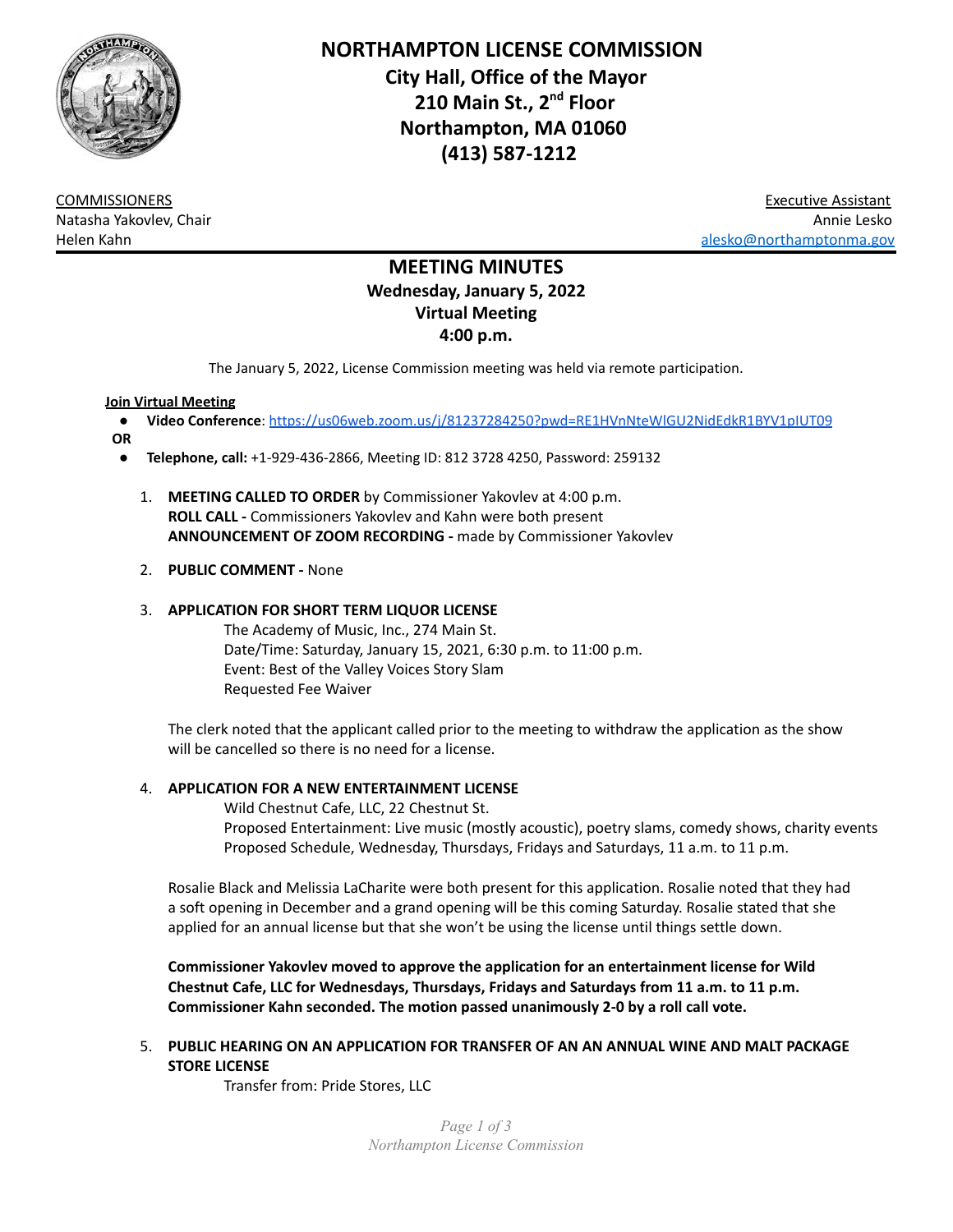Transfer to: Pride Operating, LLC 375 King Street

## **Commissioners moved to open the public hearing at 4:04 p.m. Commissioner Kahn seconded and the public hearing was opened.**

There was no public comment.

Nicholas Amanti, attorney for Pride Operating, LLC, was present and stated that Pride Operating, LLC is purchasing the liquor license currently held by Pride Stores. Attorney Amanti noted that the manager will be the same and everything else will be the same. He noted that Marsha Medina and Jim Channing remain working for Pride Operating to continue overseeing operations. Attorney Amanti noted that this transfer is in connection with a larger asset purchase of Pride by Archilight Energy and Pride Operating is a subsidiary created specifically to hold and run the liquor licenses. Christine Miller and Jim Channing who represent Pride Stores, LLC and Cecile Humphrey, the manager of record are all present.

**Commissioner Yakovlev moved to close the public hearing at 4:08 po.m. Commissioner Kahn seconded and the public hearing was closed.**

**Commissioner Kahn moved to approve the application for transfer of an annual wine and malt package store license to Pride Operating, LLC. Commissioner Yakovlev seconded. The motion passed unanimously 2-0 by a roll call vote.**

6. **PUBLIC HEARING ON AN APPLICATION FOR A NEW SEASONAL WINE AND MALT RESTAURANT LICENSE** Cafe Balagan, 235 Main St., Northampton Proposed Manager: Gil Sasson

# **Commissioner Yakovlev moved to open the public hearing at 4:13 p.m. Commissioner Kahn seconded and the public hearing was opened.**

There was no public comment.

Rachael Workman from Cafe Balagan was present for this application and stated she is looking to expand her current offerings by opening a members only lounge starting at 7 p.m. and would like to offer beer and wine with live music and light bites to eat. Rachael noted she intends to make beer and wine available during cafe hours as well.

Commissioner Yakovlev inquired about the membership.

Rachael noted that anyone can become a member with monthly dues and the cafe will be available exclusively to those individuals or individuals can pay at the door to gain entry. Rachael noted that it is permitted by law to allow members to consume cannabis on-site, not smoke, but consume. Rachael noted that Gil Sasson operated a food and beverage establishment in Manhattan for 10+ years. Rachael also noted that she will have everyone take the exam to get TIPS certified.

# **Commissioner Yakovlev moved to close the public hearing at 4:16 p.m. Commissioner Kahn seconded and the public hearing was closed.**

Rachael noted that she has done some research and there are people operating as a members only establishment in Boston and Worcester, but nothing in Western Massachusetts yet. Rachael believes it is a good opportunity to see how this will go before social consumption starts.